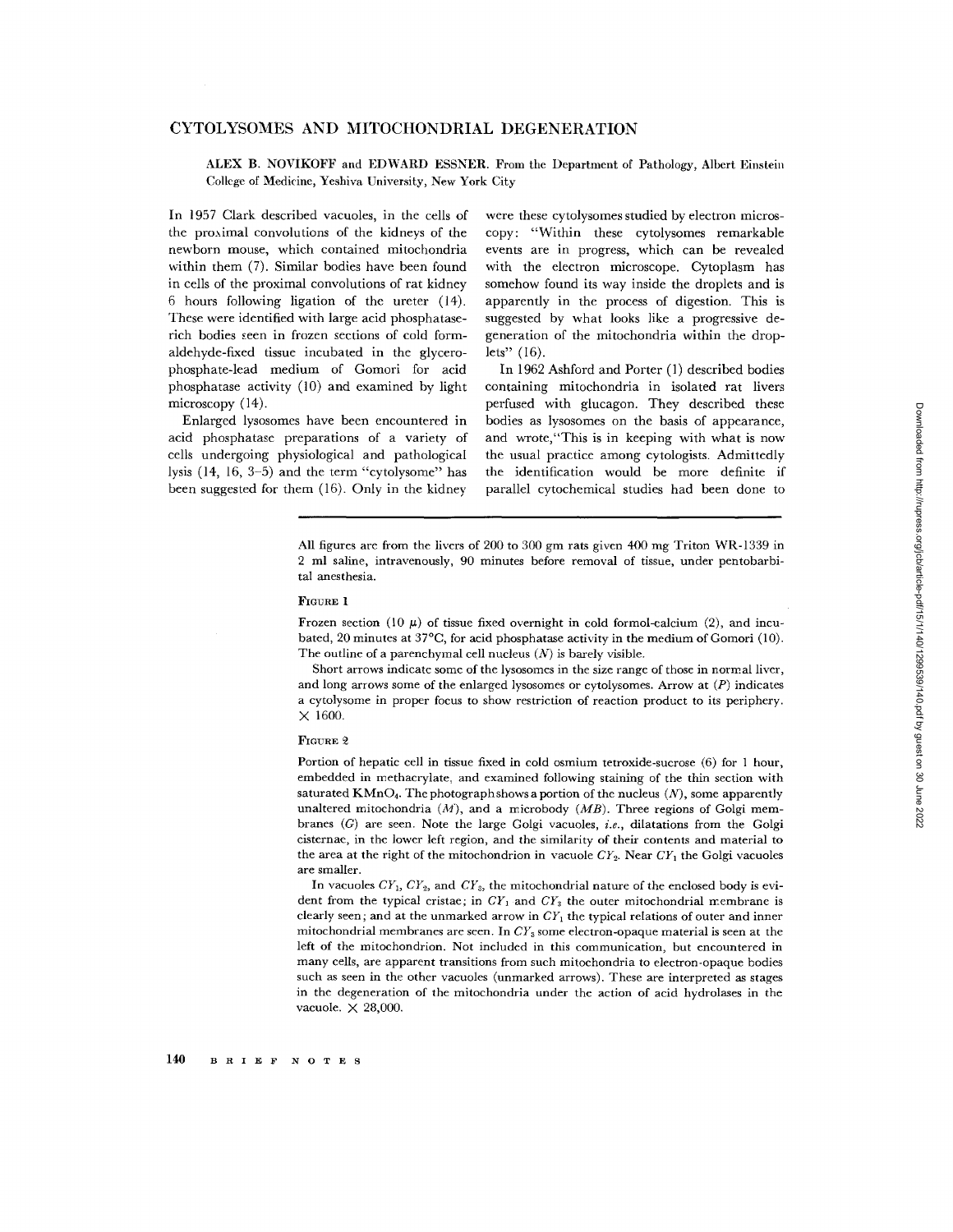

# B R I E F N O T E S 141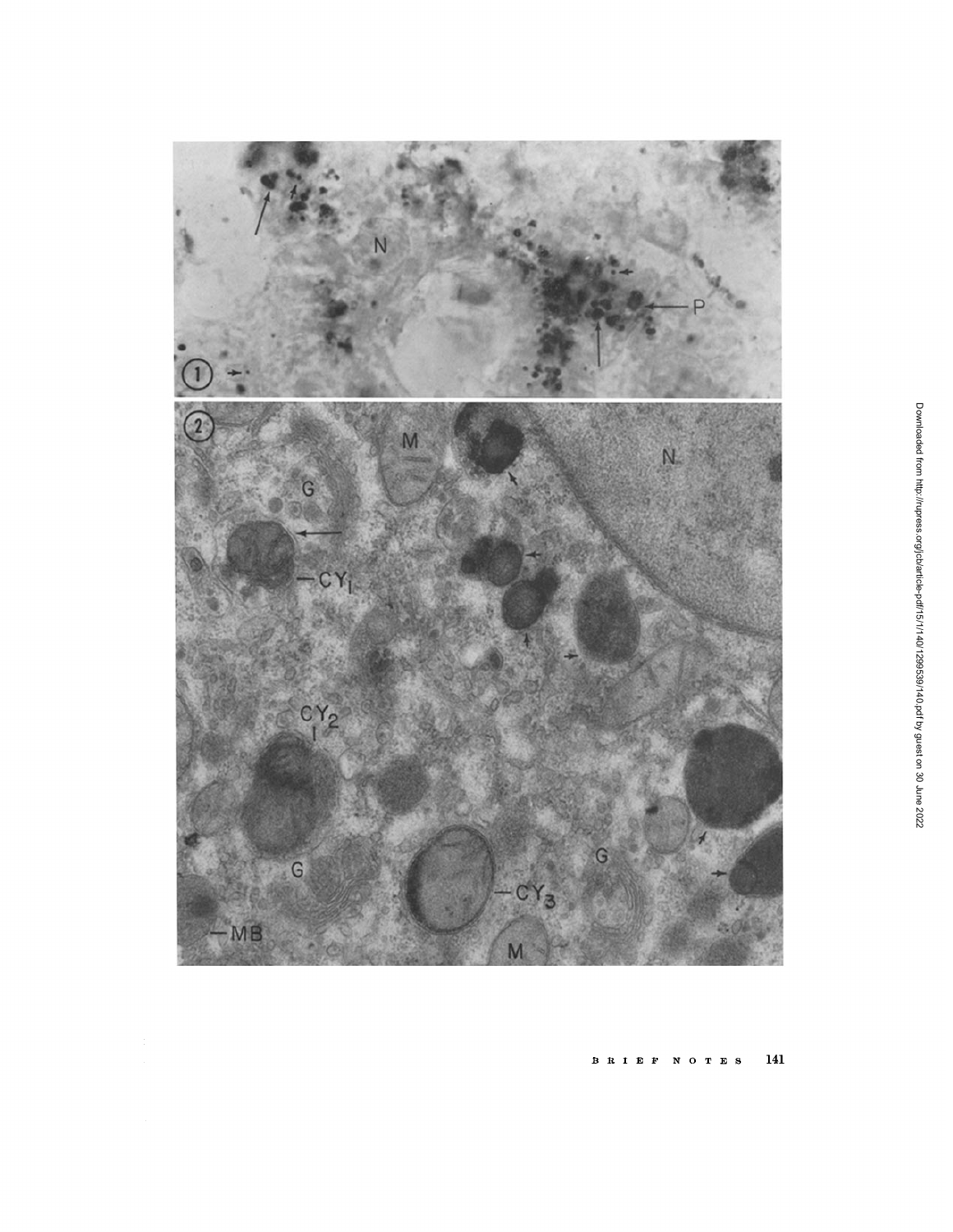determine the presence or absence of acid phosphatase and other acid hydrolases."

The parenchymal cells of livers in all rats injected intravenously with high doses of the detergent, Triton WR-1339 (400 mg/200 to 300 gm rat), show numerous cytolysomes (Fig. 1) in many cells of all areas of the liver examined. The time course of these and other cytological changes, as well as lipid analyses of liver and plasma, will be described elsewhere, by the authors in collaboration with Dr. Paul Roheim and Dr. Luis Biempica.

These cytolysomes differ from the lysosomes of normal liver parenchymal cells, with respect to size and distribution. They are larger (about 0.8 to 1.6  $\mu$  in diameter in the acid phosphatase preparations, as compared to 0.4 to 0.8  $\mu$  in normal liver) and they are spread more widely in the cytoplasm than the lysosomes of normal liver, which are concentrated in a narrow pericanalicular zone (11, 15, 19). The liver cells of Triton-treated animals also show lysosomes of normal size.

The livers of 6 Triton-treated animals were examined by electron microscopy. Sections from many blocks always show, in addition to normal polymorphic "dense bodies" (18), vacuoles containing mitochondria. As Ashford and Porter found in isolated livers (1), transitions are easily observed, from obvious mitochondria, many with typical cristae and some with intramitochondrial granules, to bodies containing electronopaque material without signs of cristae or granules (Fig. 2). Almost invariably, the mitochondriacontaining vacuoles, particularly those in which the mitochondria have not yet undergone extensive transformation, lie close to the Golgi apparatus (Figs. 2, 6, 3) (see also Fig. 1 in Ashford and Porter (1)). Sometimes the Golgi cisternae are relatively unswollen, and the Golgi vacuoles are unusually dilated (Fig. 2, lower left). More commonly, the Golgi cisternae are very much dilated (Fig. 3). In both instances, the impression is created that mitochondria have somehow been enclosed within a much dilated Golgi cisterna. However, the situation is complicated and the precise mechanisms involved are not clear, even from a great many electron micrographs. Sometimes, it appears that the rough surfaced reticulum forms very many smooth surfaced vesicles, some contributing to the Golgi apparatus (20) and others perhaps contributing more directly to the mitochondria-containing vacuoles.

Unequivocal demonstration of the lysosomal nature (17) of these mitochondria-containing vacuoles is derived from thin sections of liver, from 2 animals, fixed overnight in cold 4 per cent formaldehyde containing 1 per cent  $CaCl<sub>2</sub>$  (2) to which has been added 5 per cent sucrose (12), then cut on a freezing microtome at 40  $\mu$ , incubated for acid phosphatase activity (10) at pH 5.0, treated with osmium tetroxide-sucrose for 30 minutes (6), dehydrated with ethanols and embedded in methacrylate (1:7, methyl:butyl) containing uranyl nitrate (22) or in Epon 812 (13). Thin sections were prepared on a Porter-Blum microtome equipped with a diamond knife. Electron micrographs were taken with an RCA-EMU-3B electron microscope at magnifications of 5,700 to 14,500 and enlarged photographically. Electron-opaque accumulations of enzyme reaction product are present in the vacuoles (Figs. 5 to 7).

# FIGURE 3

Portions of hepatic cells in tissue fixed in cold osmium tetroxide-sucrose (6) for 1 hour, embedded in Epon 812 (13), and examined following staining of thin sections with saturated uranyl acetate and with lead hydroxide (9).

The photograph shows a somewhat dilated bile canaliculus *(BC),* ribonucleoprotein particles of the rough surfaced endoplasmic reticulum *(ER),* and mitochondria (M).

The Golgi cisternae  $(G)$  are swollen. Near them are two vacuoles containing bodies of high electron opacity. These and other similar bodies are indicated by arrows. The one marked  $CY$  is enlarged in Fig. 4.  $\times$  17,000.

### FIGURE 4

Enlargement of vacuole, *CY,* of Fig. 3.

Within the electron-opaque material are membranes (arrows) that may reasonably be interpreted as cristae.  $\times$  41,000.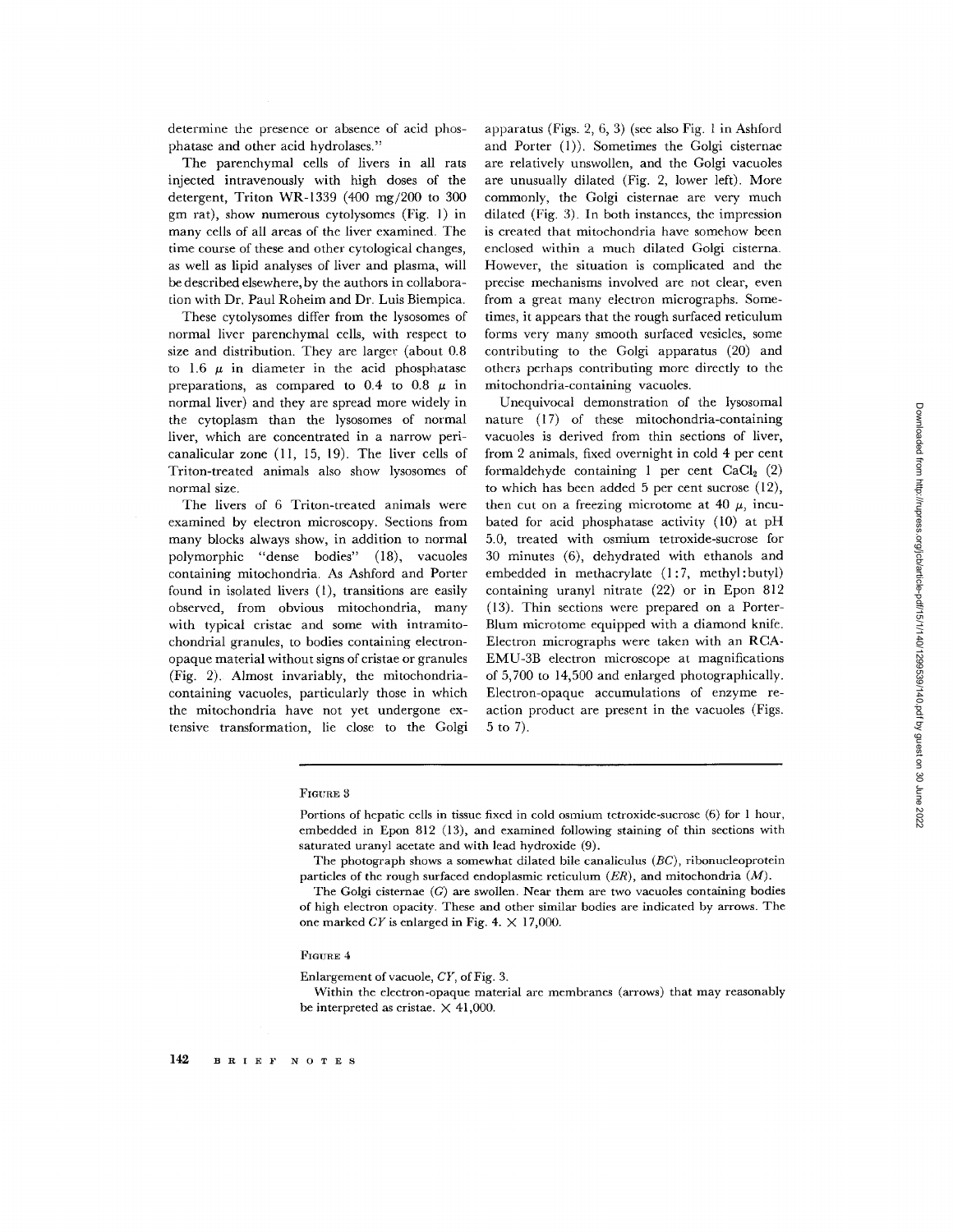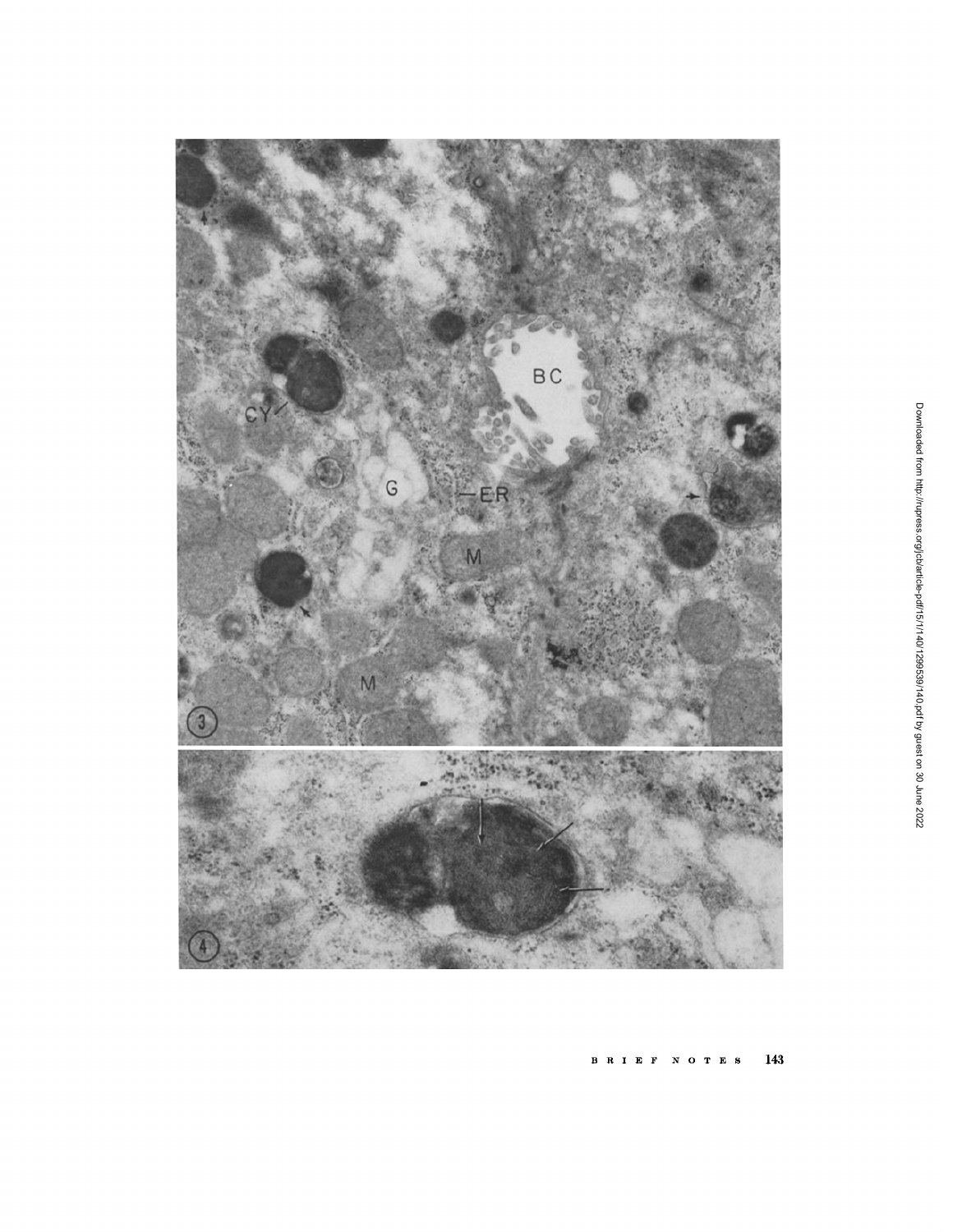Ashford and Porter (1) suggest that their findings "place in question the concept of the lysosome as a well defined organelle of the liver cell." They conceive of the origin of the mitochondria-containing vacuoles as "foci of physiologic autolysis" that are "automatically surrounded by a membrane." They consider the mitochondria-containing vacuoles to resemble the pericanalicular dense bodies of normal liver (18). By implication, they suggest that the latter have developed from such vacuoles in which cytoplasm, perhaps of different character, has been degraded. In considering this suggestion, it might be noted that if the normal polymorphic dense bodies develop in this fashion, cytoplasm-containing vacuoles should be encountered in normal liver. To our knowledge, mitochondria or other recognizable cytoplasmic structures have not been described in the dense bodies of normal rat liver. Mitochondria-containing vacuoles are encountered only in pathological liver (similarly in pathological kidney (14)). Secondly, these vacuoles do not show the ferritin-like grains characteristic of many of the normal lysosomes (18). Thirdly, the mitochondria-containing lysosomes, as already indicated, are larger and show a more widespread distribution in the cytoplasm than is characteristic of normal liver lysosomes.

We think it likely that in liver cells, as in other secretory cells and neurons  $(20, 21)$ , lysosomes are produced by dilatation and separation of portions of the Golgi cisternae. It remains to be determined whether these pour their contents around mitochondria and other cytoplasmic structures to produce a new vacuole membrane in the fashion suggested by Ashford and Porter, or whether the cytoplasmic structures are incorporated into the lysosome which enlarges while retaining its membrane. Cytoplasmic bodies of varying origin, appearance, and duration of existence, among different tissues or in the same tissue under different circumstances, may be considered to be lysosomes (8) if they are shown to possess acid hydrolase activities (17).

Examination by electron microscopy of the enlarged lysosomes of cells undergoing physiologic lysis (16, 17) should be of interest. If they, too, prove to be vacuoles containing degenerating cytoplasmic structures, such a finding may suggest that cytolysomes generally have a common structural and physiological significance.

Further study is also required to determine the ultimate fate of the electron-opaque residues of mitochondrial degeneration and the extent of cell injury, reversible or irreversible, that the appearance of cytolysomes signifies.

This work was supported by grants from the United States Public Health Service (C-3153), The National Foundation (CRMS 174), Atomic Energy Commission (AT(30-1)-2786), and American Cancer Society, Inc, (E-36, E-60).

It is a pleasure to acknowledge the generous cooperation of Miss Phyllis Iaciofano and Mrs. Barbro Kahn, who prepared the sections for light microscopy; Mr. Nelson Quintana, who helped prepare the sections for electron microscopy; and Mr. Jack Godrich, who prepared the illustrations.

*Received for publication, May 2, 1962.* 

# BIBLIOGRAPHY

- 1. ASHFORD, T. P., and PORTER, K. R., *J. Cell Biol.,*  1962, 12, 198.
- 2. BAKER, J. R., *Quart. J. Micr. Sc.,* 1946, 87,441.
- 3. BARRON, K. D., *Neurology,* 1961, 11,714.
- 4. BARRON, K. D., and SKLAR, S., *Neurology*, 1961, 11,866.
- 5. BECKER, N. H., AND BARRON, K. D., Am. J. *Path.,* 1961, 38, 161.
- 6. CAULFIELD, J. B., J. Biophysic. and Biochem. Cytol., 1957, 3,827.

# FIGURES 5 to 7

Areas of parenchymal cells from frozen sections incubated for acid phosphatasc activity (5 minutes at 37°C), as described in the text, and then embedded in Epon 812 (13), and examined in thin sections stained with uranyl acetate and lead hydroxide (9).

These photographs show apparently unaltered mitochondria  $(M)$ , Golgi membranes  $(G)$ , and vacuoles in which mitochondria are enclosed. Cristae of these mitochondria are indicated by arrows in Fig. 5, and are clearly visible in Figs. 6 and 7. The electronopaque material in these vacuolcs is cnzyme reaction product (lead phosphate). It appears that in Fig. 5, right, and in Fig. 7, the mitochondria are partially dissolved. Magnifications, Fig. 5,  $\times$  43,000; Fig. 6,  $\times$  39,000; Fig. 7,  $\times$  39,000.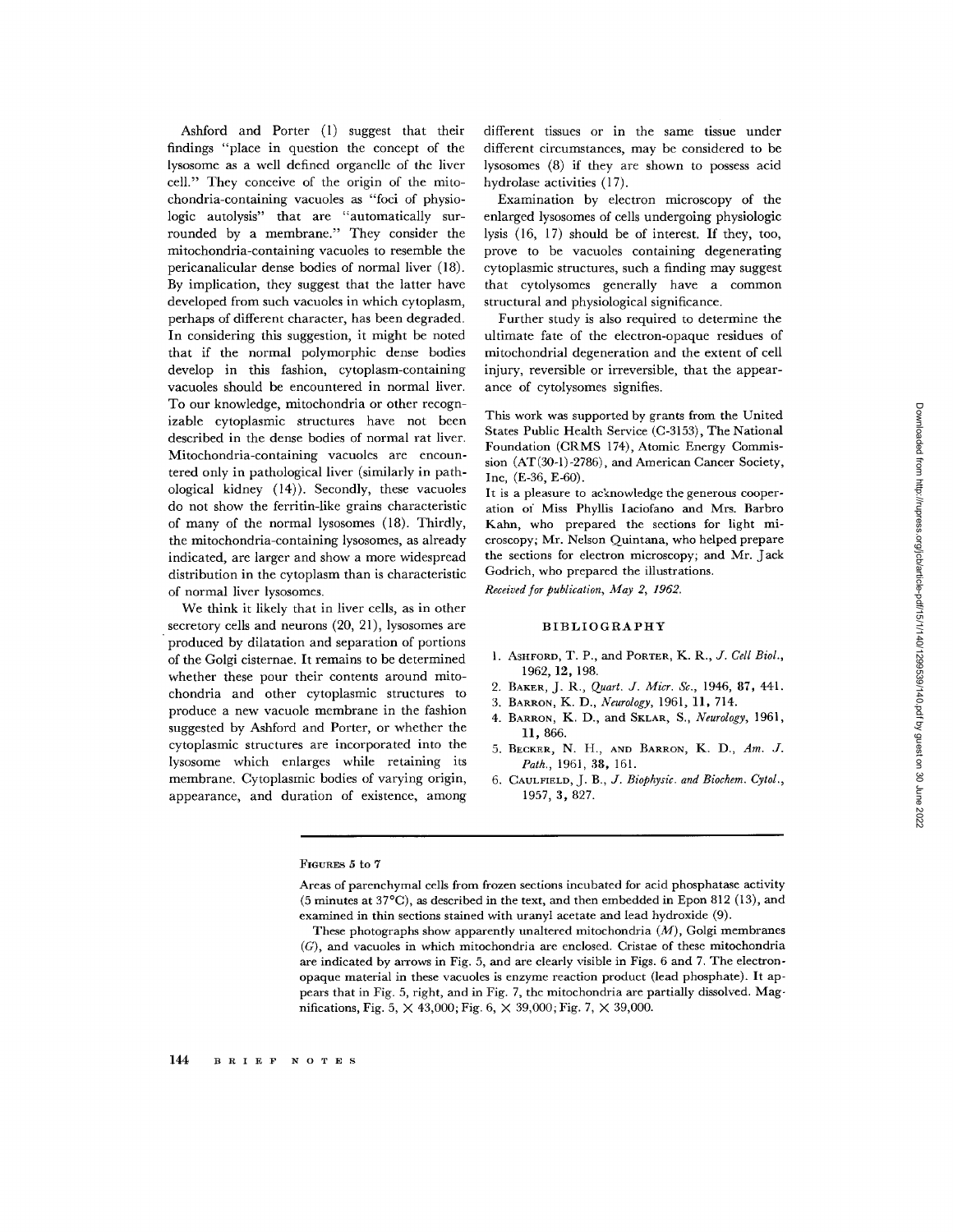

# Downloaded from http://rupress.org/jcb/article-pdf/15/1/140/1299539/140.pdf by guest on 30 June 2022 Downloaded from http://rupress.org/jcb/article-pdf/15/1/140/1299539/140.pdf by guest on 30 June 2022

# **B R I E F N O T E S** 145